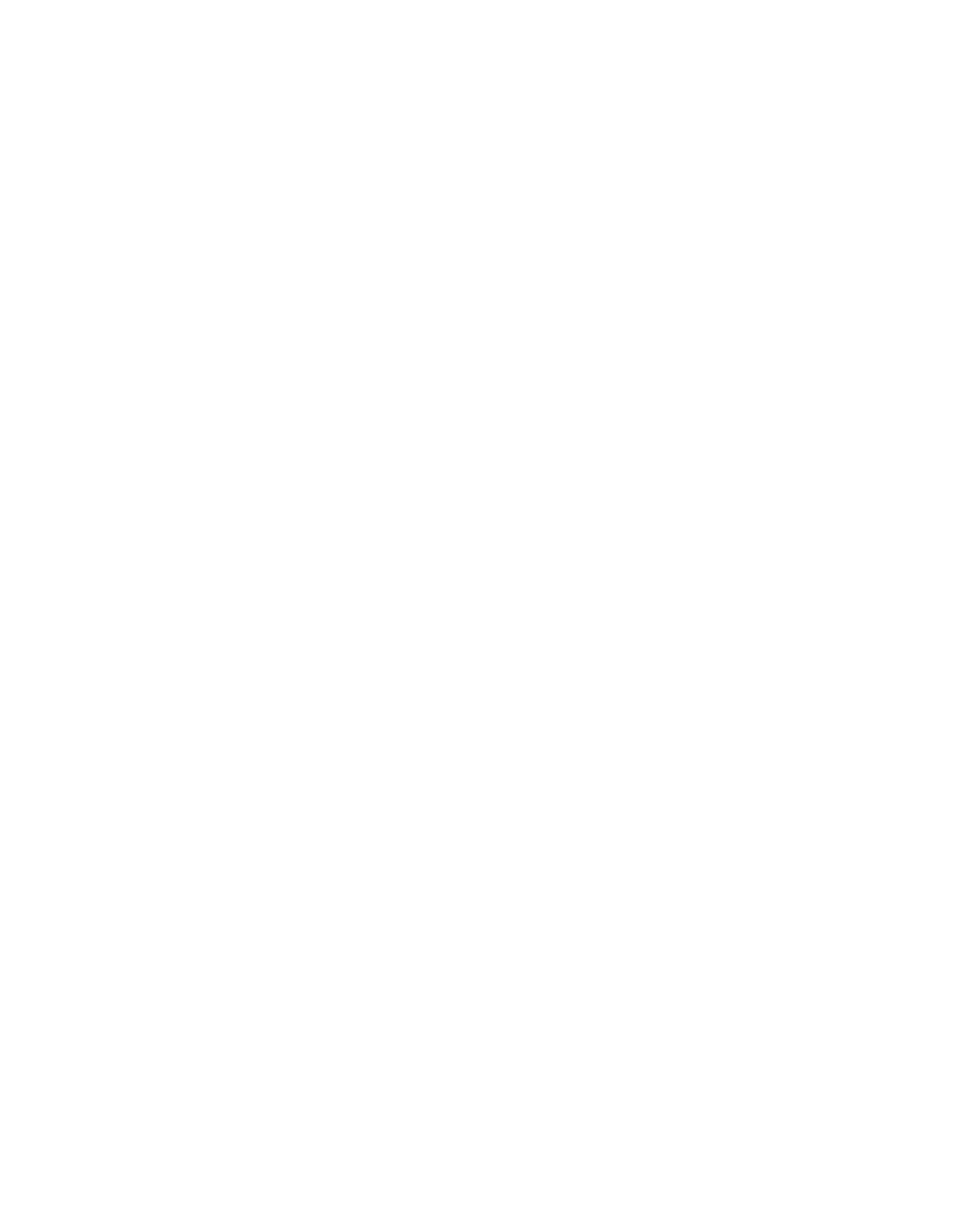# **2. Background**

We provide information on the hardware technologies we explore.

#### **2.1 Trusted Platform Modules (TPMs)**

The TPM is a chip designed by the Trusted Computing Group to strengthen platforms against software attack [25].

## **2.1.1 TPM-Based Attestation**

A computing platform containing a Trusted Platform Module (TPM) can provide an *attestation* or *quote*—essentially a digital signature on the current platform state—to an external entity. The platform state is detailed in a log of software events, such as applications started or configuration files used. Each event is reduced to a *measurement*, m, using a cryptographic hash function,  $H$ . The hash value is stored in one of the TPM's Platform Configuration Registers (PCRs) by cryptographically *extending* a particular PCR's current value, v*t*, i.e., the PCR's value is updated as  $v_{t+1} \leftarrow H(v_t || m)$ , where  $||$  denotes concatenation. By using this construction of a PCR register and a cryptographic hash function, a single PCR value records all values extended into it and the order in which those extensions occurred. The TPM can sign the values of the PCRs, effectively signing the entire event log.

To sign its PCR values, the TPM uses the private portion of an Attestation Identity Key (AIK) pair. The AIK pair is generated by the TPM, and the private AIK never leaves the TPM in cleartext. A certificate from a Privacy Certificate Authority (CA) attests that the AIK corresponds to an AIK generated by a legitimate TPM.

Attestation allows an external party (or *verifier*) to make a trust decision based on the platform's software state. The verifier authenticates the public AIK by validating the AIK's certificate chain and deciding whether to trust the issuing Privacy CA. It then validates the signature on the PCR values and checks that the PCR values correspond to the events in the log by hashing the log entries and comparing the results to the PCR values in the attestation. Finally, it decides whether to trust the platform based on the events in the log. As originally envisioned, the verifier must assess a list of all software loaded since boot time (including the OS) and its configuration information, and decide whether the platform should be trusted.

#### **2.1.2 TPM-Based Sealed Storage**

TPMs also provide sealed storage, whereby data can be encrypted using an asymmetric key whose private component never leaves the TPM in unencrypted form. The sealed data can be bound to a particular software state, as defined by the contents of various PCRs. The TPM will only unseal (decrypt) the data when the PCRs contain the same values specified by the seal command. Thus, only specific software can retrieve the sealed values.

#### **2.1.3 Dynamic (Resettable) PCRs**

The TPM v1.2 specification [24] allows for *static* and *dynamic* PCRs. Only a system reboot can reset the value in a static PCR, but under the proper conditions, the dynamic PCRs 17–23 can be reset to zero without a reboot (a reboot sets the value of PCRs  $17–23$  to  $-1$ , so that an external verifier can distinguish between a reboot and a dynamic reset). Only a hardware command from the CPU can reset PCR 17, and the CPU will issue this command only after performing a late launch (as described below). Thus, software cannot reset PCR 17, though it can be read and extended before or after a late launch.

#### **2.2 Late Launch**

Recently, processor vendors AMD and Intel have both released CPU technology designed to eliminate several of the lower layers of software from a system's TCB. The capability of performing a *late launch* is included in AMD CPUs as part of their Secure Virtual Machine (SVM) technology [2], while Intel includes it in their Trusted Execution Technology (TXT) [10], formerly LaGrande Technology (LT). Both AMD and Intel are shipping processors with these capabilities; they can be purchased in commodity computers.

The key new feature offered by the *SKINIT* instruction on AMD (or *SENTER* on Intel) is the ability to *late launch* a Virtual Machine Monitor (VMM) or Security Kernel at an arbitrary time with builtin protection against software-based attacks. At a high-level, the CPU's state is reset and memory protections for a region of code are enabled. The CPU measures the code in the memory region, extends the measurement into a PCR of the TPM, and begins executing the code. Essentially, a late launch provides many of the security benefits of rebooting the computer (e.g., starting from a clean-slate), while bypassing the overhead of a full reboot (i.e., devices remain enabled, the BIOS and bootloader are not invoked, etc.).

We now describe AMD's implementation of late launch, followed by Intel's differences in terminology and technique.

#### **2.2.1 AMD Secure Virtual Machine (SVM)**

To "late launch" a VMM with AMD SVM, software in CPU protection ring 0 (e.g., kernel-level code) invokes the *SKINIT* instruction, which takes a physical memory address as its only argument. AMD refers to the memory at this address as the Secure Loader Block (SLB). The first two words (16-bit values) of the SLB are defined to be its length and entry point (both must be between 0 and 64 KB).

To protect the SLB launch against software attacks, the processor includes a number of hardware protections. When the processor receives an *SKINIT* instruction, it disables direct memory access (DMA) to the physical memory pages composing the SLB by setting the relevant bits in the system's Device Exclusion Vector (DEV). It also disables interrupts to prevent previously executing code from regaining control. Debugging access is also disabled, even for hardware debuggers. Finally, the processor enters flat 32-bit protected mode and jumps to the provided entry point.

SVM also includes support for attesting to the proper invocation of the SLB. As part of the *SKINIT* instruction, the processor first causes the TPM to reset the values of the dynamic PCRs to zero, and then transmits the (up to 64 KB) contents of the SLB to the TPM so that it can be measured (hashed) and extended into PCR 17. Note that software cannot invoke the command to reset PCR 17. The only way to reset PCR 17 is by executing another *SKINIT* instruction. Thus, future TPM attestations can include the value of PCR 17 to attest to the use of *SKINIT* and to the identity of the SLB loaded.

#### **2.2.2 Intel Trusted Execution Technology (formerly LT)**

Intel's TXT is comprised of processor support for virtualization (VTx) and Safer Mode Extensions (SMX) [11]. SMX provides support for the late launch of a VMM in a manner similar to AMD's SVM, so we focus primarily on the differences between the two technologies. Instead of *SKINIT*, Intel introduces an instruction called *SENTER*. 2

A late launch invoked with *SENTER* is comprised of two phases. First, an Intel-signed code module—called the Authenticated Code Module, or ACMod—must be loaded into memory. The platform's chipset verifies the signature on the ACMod using a built-in public key, extends a measurement of the ACMod into PCR 17, and finally executes the ACMod. The ACMod is then responsible for measuring the equivalent of AMD's SLB, extending the measurement into PCR 18, and then executing the code. In analogy to AMD's DEV protection, Intel protects the memory region containing the ACMod and the SLB from outside memory access using the Memory Protection Table (MPT). However, unlike the 64 KB protected by AMD's DEV, Intel's MPT covers 512 KB by default.

<sup>2</sup> Technically, Intel created a new "leaf" instruction called *GETSEC*, which can be customized to invoke various leaf operations (including *SENTER*).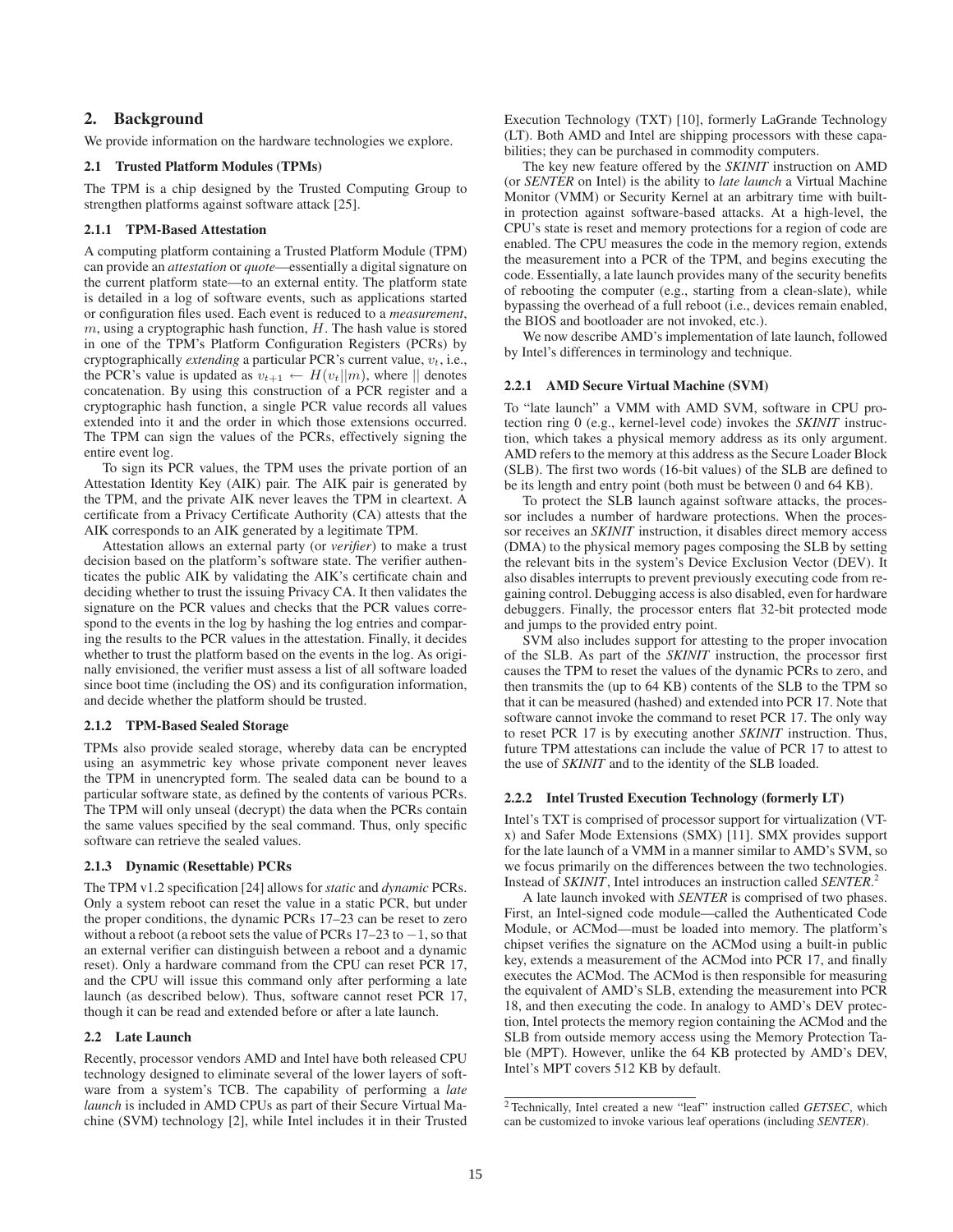

**Figure 1.** *Chipset configuration for a modern x86 computer. Shaded components are part of the minimal TCB for our execution model. The TPM is shaded differently because it is included for practical reasons but is not an essential part of a stored-program computer architecture.*

# **3. Execution and Threat Model**

We define our execution model and its requirements, and detail the threat model motivating our design.

## **3.1 Execution Model and Requirements**

We focus on an execution model designed to execute small blocks of code with the smallest possible TCB. We term each block of code a Piece of Application Logic (PAL).

Ideally, we would like to enable PAL execution while continuing to support legacy code (both operating systems and applications), but without suffering significant performance penalties.

On a modern stored-program computer, the minimal hardware TCB includes the CPU, memory (RAM), and the interface between the CPU and memory (memory controller, commonly known as the north bridge). Figure 1 shows a modern system, with shaded TCB components. To avoid expanding the TCB any further, we require the following properties.

*Isolation.* Execution of the PAL must be protected from legacy software on the platform, as well as the hardware components not included in the TCB shown in Figure 1. At the same time, to maintain reasonable performance, we need to be able to execute a PAL concurrently with legacy software.

On a system with a single CPU, virtual concurrency is achieved by rapidly context switching between threads of execution. This requires a secure mechanism to protect the secrecy and integrity of PAL execution state while other code executes. Given the trend towards multi-core CPUs, PAL state must also be protected *during* execution, since malicious code may be running concurrently on another CPU.

*Secure Initialization.* The isolation described above is only useful if PAL execution can be securely initiated. In other words, the legacy software cannot be trusted to properly initialize the protections necessary for the PAL's protection. Hence a mechanism is needed that provides a "clean slate" for PAL execution without actually rebooting the platform.

*External Verification.* The isolation and secure initialization properties allow a PAL to execute unmolested. However, an external party that depends on outputs from the PAL must be able to distinguish between a PAL that was executed with full hardware protections and a PAL that was executed in a malicious, e.g., virtual, environment.

# **3.2 Threat Model**

At the software level, the adversary can subvert all of the legacy software on the platform, including the OS or VMM. He can also compromise arbitrary applications and monitor all network traffic. Since the adversary can run code at ring 0, he can invoke the *SKINIT* or *SENTER* instruction with arguments of its choosing. We do not consider DoS attacks, since a malicious OS can always simply power down the machine or otherwise halt execution to deny service.

At the hardware level, we make the same assumptions as the Trusted Computing Group with regard to the TPM [25]. In essence, the attacker can launch simple hardware attacks, such as opening the case, power cycling the computer, or attaching a hardware debugger. The attacker can also compromise add-on hardware such as a DMA-capable Ethernet card with access to the PCI bus. However, the attacker cannot launch sophisticated hardware attacks, such as monitoring the high-speed bus linking the CPU, the north bridge, and memory. Again like the Trusted Computing Group, we omit treatment of covert channels and side-channel attacks though they would be interesting material for future work.

Of course, the PAL itself must be trusted to perform its assigned task securely. The relatively small size of the PAL may facilitate the use of formal analysis techniques to verify the code's security and correctness properties [6].

#### **3.3 The Secure Execution Architecture (SEA)**

In our SEA [16, 17], the core idea for minimizing the software TCB is to use the late launch operation to execute a Piece of Application Logic (PAL) in complete isolation from all other software on the system. To frame it in terms of our requirements from Section 3.1, the late launch operation provides *secure initialization*, since it reinitializes the CPU to a known, trusted state without clearing the contents of memory or device state.

The late launch also helps achieve *isolation*, since it sets up DMA protections in the north bridge to isolate the PAL from the unshaded hardware components shown in Figure 1. Since the late launch wipes out the previous execution state, SEA efficiently suspends the untrusted system software before launching the PAL. The suspend of the untrusted system is efficient because all necessary system state can simply remain in-place in memory, provided that the PAL is configured so as not to interfere with the state of the suspended system. Resuming the suspended system after the PAL terminates is efficient for similar reasons.

With SEA, the PAL can protect state between executions or context switches by taking advantage of the TPM's sealed storage capability. During late launch, the TPM's dynamic PCRs are reset to zero, and then PCR(s) 17 (and 18 on Intel systems) are extended with a measurement of the code that begins executing. Thanks to the properties of the CPU, chipset, and the hash function used for measurement [12], these PCR(s) represent the identity of the code loaded for execution, and they cannot be made to contain the measurements of any code without actually loading and executing it.3 Finally, since the late launch places a measurement of the PAL in the TPM, the system executing a PAL can provide an *attestation* to an external party.

Since SEA requires the TPM for sealed storage and attestations, the TPM must be added to SEA's TCB (see Figure 1). However, the south bridge is not included in the TCB since the TPM is capable of creating a secure channel to the PAL (by engaging in secure transport sessions [25]).

<sup>3</sup> To be precise, this is a load-time measurement. If the code accepts input parameters and contains a vulnerability, it may be possible to overwrite some of the code after measurement and before execution completes. This is a wellknown time-of-check, time-of-use problem with load-time attestation, and is not unique to our execution model [19].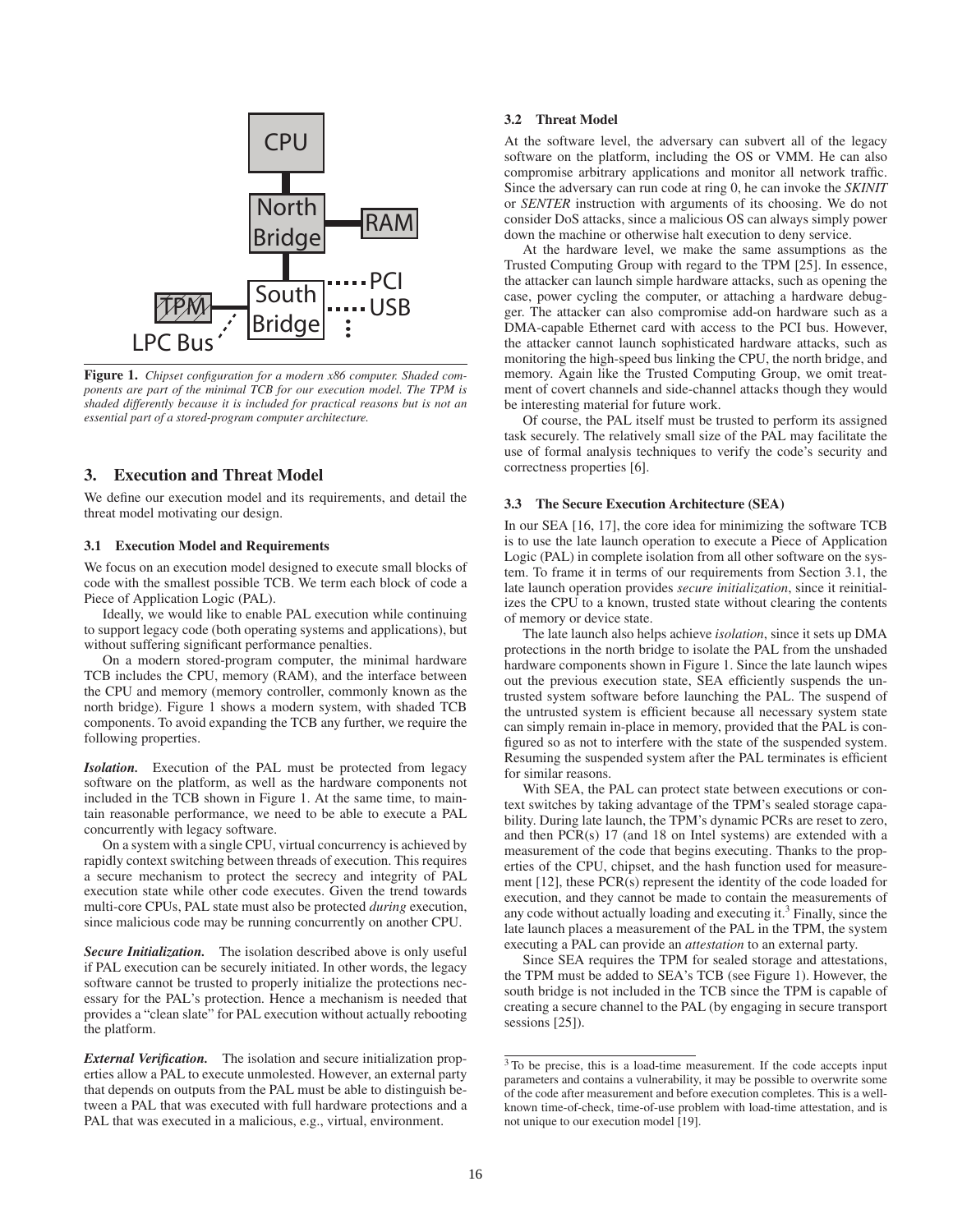

**Figure 2.** *Breakdown of overheads that will be incurred by generic applications implemented in the SEA model. Measurements were taken using an HP dc5750 containing a 2.2 GHz AMD processor and a Broadcom TPM. PAL Gen represents the overhead for an application that generates data and seals it for later use. PAL Use unseals previous state, modifies it, and optionally reseals it.*

# **4. Evaluation of Existing Hardware**

Through macro and microbenchmarks of our implementation on commodity hardware, we evaluate the performance of SEA, and then conclude with a summary of the issues we identify.

#### **4.1 Implementing SEA Applications**

To evaluate the overheads with which nearly every practical application built on SEA will have to contend, we have implemented a generic framework based on our earlier abstract design [17]. To implement the SEA model, we developed a Linux kernel module that suspends the current execution environment and uses late launch to run a PAL. The PAL is then responsible for resuming the previous execution environment once it finishes its application-specific task.

On top of this architecture, we built a number of SEA-enhanced applications [16]. We implemented a kernel rootkit detector and a distributed factoring program that use our architecture to provide isolation and integrity protection. We also use the architecture to protect the confidentiality of a certificate authority's private signing key, and to secure an SSH server's password handling routines. The performance issues we encountered in creating these applications inspired the current paper.

Rather than analyze the performance of specific applications, we focus on the performance of two generic PALs. The first PAL (PAL *Gen*) launches, generates application-specific data, seals the data using the TPM's sealed storage capability, and exits. For example, our certificate authority and SSH PALs each generate a key, seal the private portion for later use, and then return the public key. The second PAL (PAL *Use*) launches, unseals data sealed during a previous session, and operates on that data. It optionally reseals the data and exits. In the certificate authority example, the PAL might unseal the private key and sign some data with it. This example would not require a subsequent seal, since the unsealed key could simply be erased. On the other hand, an application performing a distributed computing task (such as our factoring application or SETI@Home [3]) might perform a limited amount of work and then seal its intermediate state so that it can later resume its computations.

#### **4.2 End-to-End Benchmarks**

To evaluate at a macro level the amount of overhead encountered by *Use* and *Gen* PALs, we measured the performance of our implementation on an HP dc5750, which contains a 2.2 GHz AMD Athlon64 X2 Dual Core 4200+ processor and a v1.2 Broadcom TPM. In Section 4.3, we present additional microbenchmarks on other platforms to establish a broader baseline for what kind of performance is available today.

Figure 2 summarizes our results (taken over 100 runs with negligible variance) and indicates both the total time taken by each PAL, as well as the breakdown of the overhead for each. Note that these numbers represent pure overhead—the time necessary for applicationspecific work would be added on top of these measurements. We also include the time required to perform a TPM Quote operation, since this operation is needed to create an attestation that will convince an external party that a PAL was executed successfully.

Looking at the breakdown of the execution time, each PAL requires a late launch, represented by the *SKINIT* region (the PAL uses the full 64 KB supported by AMD). The PAL Gen session experiences the additional overhead of sealing data using the TPM's 2048 bit RSA Storage Root Key. The PAL Use session must perform a TPM Unseal, and may also perform a Seal operation before exiting. Both TPM Quote and TPM Unseal perform a private RSA operation (digital signature and decrypt, respectively), which is their dominant source of overhead.

Our results indicate that the TPM's role in protecting PAL state during a context-switch creates significant amounts of overhead. Storing data for later use requires approximately 200 ms (PAL Gen), but accessing, modifying, and then storing state (PAL Use) requires over a second. Note also that this experiment was run on the Broadcom TPM, which had the fastest seal operation of all TPMs that we tested, as we discuss in the next section.

The above overheads are exacerbated by the constraint that no other code can execute during PAL execution. Thus, while a PAL Use module executes, all other operations on the computer will be suspended for over a second. This overhead is particularly egregious on a multi-processor machine, as the late launch operation requires all but one of the processors to be in a special idle state. As a result, most of the computer's processing power and responsiveness vanish for over a second during PAL execution.

#### **4.3 Microbenchmarks**

To determine if the overheads described above are representative of current hardware, we perform a number of microbenchmarks to measure the time needed by late launch and various TPM operations on two AMD machines and one Intel machine.

In addition to the AMD HP dc5750 described above, we employ a second AMD test machine based on a Tyan n3600R server motherboard with two 1.8 GHz dual-core Opteron processors. This second machine is not equipped with a TPM, but it does support execution of *SKINIT*. This allows us to isolate the performance of *SKINIT* without the potential bottleneck of a TPM. Our Intel test machine is an MPC ClientPro Advantage 385 TXT Technology Enabling Platform (TEP), which contains a 2.66 GHz Core 2 Duo processor, an Atmel v1.2 TPM, and the DQ965CO motherboard.

Since we have observed that the performance of different TPM implementations varies considerably, we also evaluate the TPM performance of two other machines with a v1.2 TPM: a Lenovo T60 laptop with an Atmel TPM, and an AMD workstation with an Infineon TPM.

All of our timing measurements use the *RDTSC* CPU instruction to count CPU cycles. We convert cycles to milliseconds based on each machine's CPU speed, obtained by reading /proc/cpuinfo.

#### **4.3.1 Late Launch with an AMD Processor**

AMD SVM supports late launch via the *SKINIT* instruction. The overhead of the *SKINIT* instruction can be broken down into three parts: (1) the time to place the CPU in an appropriate state with protections enabled, (2) the time to transfer the PAL to the TPM across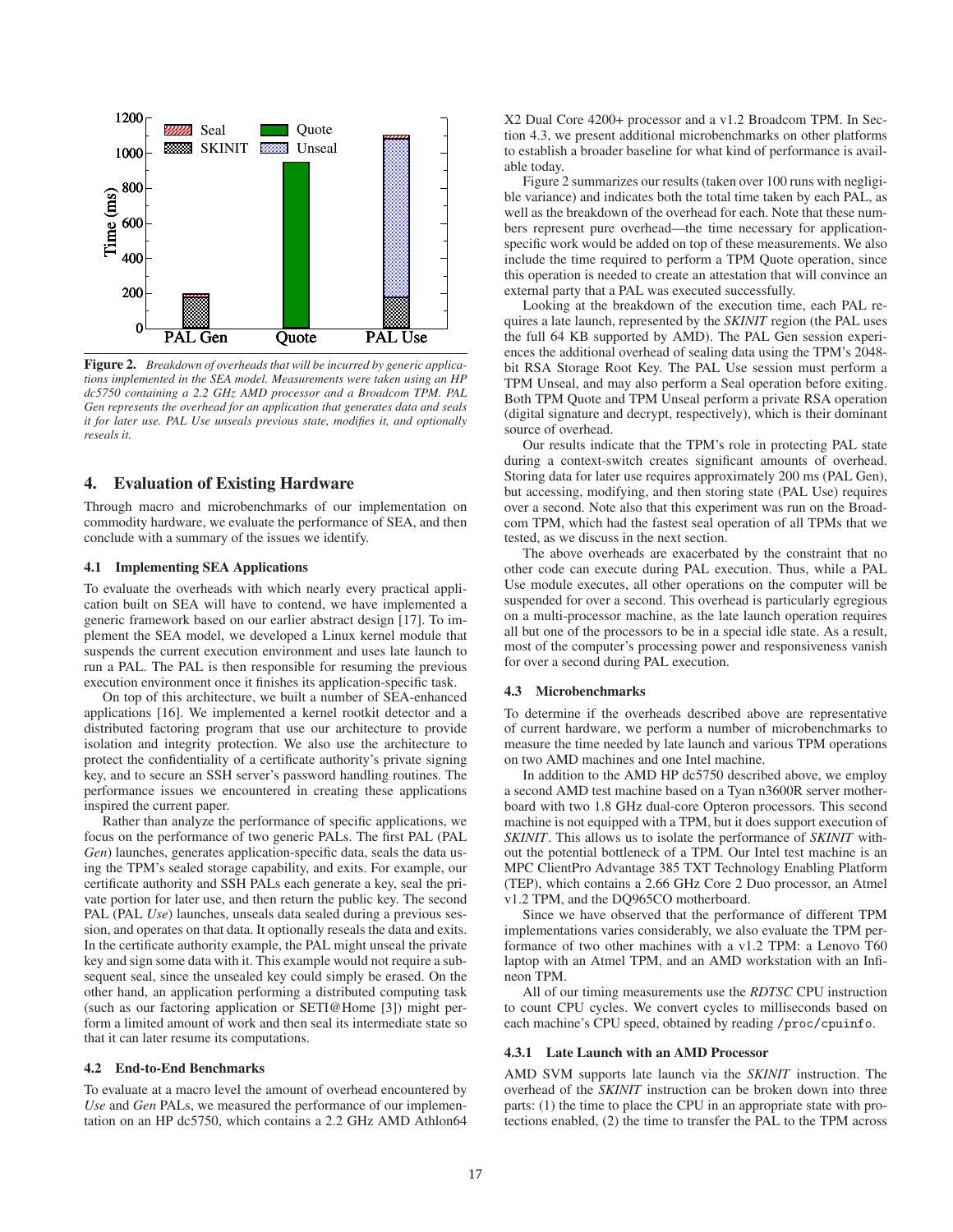| <b>TPM</b>     | CPU           | <b>System Configuration</b>      | <b>PAL Size</b> |       |       |       |       |        |
|----------------|---------------|----------------------------------|-----------------|-------|-------|-------|-------|--------|
|                | <b>Vendor</b> |                                  | $0$ KB          | 4 KB  | 8 KB  | 16 KB | 32 KB | 64 KB  |
| Yes            | <b>AMD</b>    | $\overline{HP}$ dc5750 Avg (ms): | 0.00            | 1.94  | 22.98 | 45.05 | 89.21 | 177.52 |
| N <sub>o</sub> |               | Tyan $n3600R$ Avg (ms):          | 0.01            | 0.56  |       | 2.21  | 4.41  | 8.82   |
| Yes            | Intel         | $\mathbf{TEP}$ Avg (ms):         | 26.39           | 26.88 | 27.38 | 28.37 | 30.46 | 34.35  |

**Table 1.** *SKINIT and SENTER benchmarks. We run SKINIT benchmarks on AMD systems with and without a TPM to isolate the overhead of the SKINIT instruction from the overhead induced by the TPM. We also run SENTER benchmarks on an Intel machine with a TPM.*

the low pin count (LPC) bus, and (3) the time for the TPM to hash the PAL and extend the hash into PCR 17. To investigate the breakdown of the instruction's performance overhead, we ran the *SKINIT* instruction on the HP dc5750 (with TPM) and the Tyan n3600R (without TPM) with PALs of various sizes. We invoke *RDTSC* before executing *SKINIT* and invoke it a second time as soon as code from the PAL can begin executing.

Table 1 summarizes the timing results. The measurements for the empty (0 KB) PAL indicate that placing the CPU in an appropriate state introduces relatively little overhead (less than  $10 \mu s$ ). The Tyan n3600R (without TPM) allows us to measure the time needed to transfer the PAL across the LPC bus. The maximum LPC bandwidth is 16.67 MB/s, so the fastest possible transfer of 64 KB is 3.8 ms [9]. Our measurements agree with this prediction, indicating that it takes about 8.8 ms to transfer a 64 KB PAL, with the time varying linearly for smaller PALs.

Unfortunately, our results for the HP dc5750 indicate that the TPM introduces a significant delay to the *SKINIT* operation. We investigated the cause of this overhead and identified the TPM as causing a reduction in throughput on the LPC bus. The TPM slows down *SKINIT* runtime by causing *long wait cycles* on the LPC bus. *SKINIT* sends the contents of the PAL to a TPM to be hashed using the following TPM command sequence: TPM HASH START, zero or more invocations of TPM HASH DATA (each sends one to four bytes of the PAL to the TPM), and finally TPM\_HASH\_END. The TPM specification states that each of these commands may take up the entire *long wait cycle* of the control flow mechanism built into the LPC bus that connects the TPM [24]. Our results suggest that the TPM is indeed utilizing most of the *long wait cycle* for each of the commands, and as a result, the TPM contributes almost 170 ms of overhead. This may be either a result of the TPM's low clock rate or an inefficient implementation, and is not surprising given the low-cost nature of today's TPM chips. The 8.82 ms taken by the Tyan n3600R may be representative of the performance of future TPMs which are able to operate at maximum bus speed.

#### **4.3.2 Late Launch with an Intel Processor**

Recall from Section 2.2.2 that Intel's late launch consists of two phases. First, the ACMod is extended into PCR 17 using the same TPM HASH START, TPM HASH DATA, and TPM HASH END command sequence used by AMD's *SKINIT*. The ACMod then hashes the PAL on the main CPU and uses an ordinary TPM Extend operation to record the PAL's identity in PCR 18. Thus, only the 20 byte hash of the PAL is passed across the LPC to the TPM in the second phase.

The last row in Table 1 presents experimental results from invoking *SENTER* on our Intel TEP. Interestingly, the overhead of *SEN-TER* is initially quite high, and it grows linearly but slowly. The large initial overhead (26.39 ms) results from two factors. First, even for a 0 KB PAL, the Intel platform must transmit the entire ACMod to the TPM and wait for the TPM to hash it. The ACMod is just over 10 KB, which matches nicely with the fact that the initial overhead falls in between the overhead for an *SKINIT* with PALs of size 8 KB (22.98 ms) and 16 KB (45.05 ms). The overhead for *SENTER* also includes the time necessary to verify the signature on the ACMod.

The slow increase in the overhead of *SENTER* relative to the size of the PAL is a result of where the PAL is hashed. On an Intel platform, the ACMod hashes the PAL on the main CPU and hence sends only a constant amount of data across the LPC bus. In contrast, an AMD system must send the entire PAL to the TPM and wait for the TPM to do the hashing.<sup>4</sup> Table 1 suggests that for large PALs, Intel's implementation decision pays off. Further reducing the size of the ACMod would improve Intel's performance even more. The gradual increase in *SENTER*'s runtime with increase in PAL size is most likely attributable to the hash operation performed by the ACMod.

On an Intel TXT platform, the ACMod verifies that system configuration is acceptable, enables chipset protections such as the initial memory protections for the PAL, and then measures and launches the PAL [8]. On AMD SVM systems, microcode likely performs similar operations, but we do not have complete information about AMD CPUs. Since Intel TXT measures the ACMod into a PCR, an Intel TXT attestation to an external verifier may contain more information about the challenged platform and may allow an external verifier to make better trust decisions.

## **4.3.3 Trusted Platform Module (TPM) Operations**

Though Intel and AMD send different modules of code to the TPM using the TPM\_HASH\_\* command sequence, this command sequence is responsible for the majority of late launch overhead. More significant to overall PAL overhead, however, is SEA's use of the TPM's sealed storage capabilities to protect PAL state during a context switch. To understand whether the generic overheads from Figure 2 are representative, we perform TPM benchmarks on four different TPMs. Two of these are the TPMs in our already-introduced HP dc5750 and Intel TEP. The other two TPMs are an Atmel TPM (a different model than that included in our Intel TEP) in an IBM T60 laptop, and an Infineon TPM in an AMD system.

We evaluate the time needed for relevant operations across several different TPMs. These operations are: PCR Extend, Seal, Unseal, Quote, and GetRandom. Figure 3 shows the results of our TPM microbenchmarks. The results show that different TPM implementations optimize different operations. The Broadcom TPM in our primary test machine is the slowest for Quote and Unseal. Switching to the Infineon TPM (which has the best average performance across the relevant operations) would reduce the TPM-induced overhead for a combined Quote and Unseal by 1132 ms, although it would also add 213 ms of Seal overhead. Even if we choose the best performing TPM for each operation (which is not necessarily technically feasible, since a speedup on one operation may entail a slowdown in another), a PAL Gen would still require almost 200 ms (177 ms for *SKINIT* and 20.01 ms for the Broadcom Seal), and a PAL Use could require at least 579.37 ms (177 ms for *SKINIT*, 390.98 ms for the Infineon Unseal, and 11.39 ms for the Broadcom Seal). These values indicate that TPM-based context-switching is extremely heavy-weight.

<sup>4</sup> There is no technical reason why a PAL for an AMD system cannot be written in two parts: one that is measured as part of *SKINIT* and another that is measured by the first part before it receives control. This will enable a PAL on AMD systems to achieve improved performance, and suggests that AMD's mechanism is more flexible than Intel's.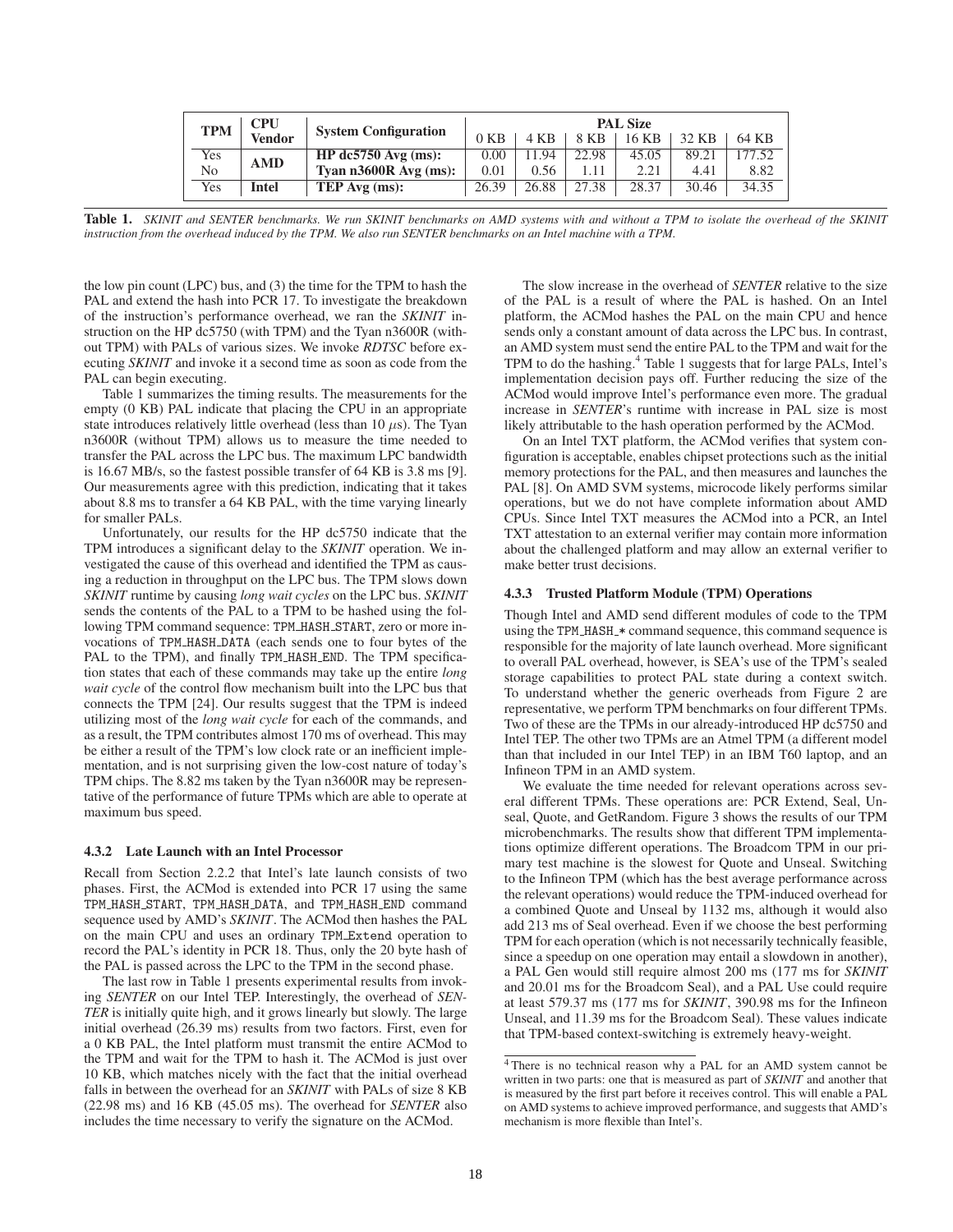

**Figure 3.** *TPM benchmarks run against the Atmel v1.2 TPM in a Lenovo T60 laptop, the Broadcom v1.2 TPM in an HP dc5750, the Infineon v1.2 TPM in an AMD machine, and the Atmel v1.2 TPM (note that this is not the same as the Atmel TPM in the Lenovo T60 laptop) in the Intel TEP. Error bars indicate the standard deviation over 20 trials (not all error bars are visible).*

#### **4.4 Major Performance Problems**

Our experiments reveal two significant performance bottlenecks for minimal TCB execution on current CPU architectures: (1) on a multi-CPU machine, the inability to execute PALs and untrusted code simultaneously on different CPUs, and (2) the use of TPM Seal and Unseal to protect PAL state during a context switch between secure and insecure execution.

The first issue exacerbates the second, since the TPM-based overheads apply to the entire platform, and not only to the running PAL, or even only to the CPU on which the PAL runs. With TPM-induced delays of over a second, this results in significant overhead. While this overhead may be acceptable for a system dedicated to a particular security-sensitive application, it is not generally acceptable in a multiprogramming environment.

## **5. Architectural Recommendations**

In this section, we make hardware recommendations to alleviate the performance issues we summarize in Section 4.4, while maintaining the security properties of SEA. Specifically, the goal of these recommendations is twofold: (1) to enable the concurrent execution of an arbitrary number of mutually-untrusting PALs alongside an untrusted legacy OS and legacy applications, and (2) to enable performant context switching of individual PALs. A system achieving these goals supports multiprogramming with PALs, so that there can be more PALs executing than there are physical CPUs in a system. It also enables efficient use of the execution resources available on today's multicore computing platforms. Figure 4 shows an example of our desired execution model. Note that we assume that a PAL only executes on one CPU core at a time, but Section 6 discusses extension to multiple cores.

We have two requirements for the recommendations we make. First, our recommendations must make minimal modifications to the architecture of today's trusted computing technologies: AMD SVM and Intel TXT. Admittedly, such a requirement narrows the scope of our creativity. However, we believe that by keeping our modifications minimal, our recommendations are more likely to be implemented by hardware vendors. Second, in order to keep our execution architecture as close to today's systems architectures as possible, we require that the untrusted OS retain the role of the resource manager. With this requirement, we open up the possibility that the untrusted OS could perform denial-of-service attacks against the PALs. However,



**Figure 4.** *Physical platform running a legacy OS and applications along with some number of PALs.*

we believe this risk is unavoidable, as the untrusted OS can always simply power down or otherwise crash the system.

There are two new hardware mechanisms required to achieve our desired execution model (Figure 4) while simultaneously satisfying the two requirements mentioned in the previous paragraph. The first is a hardware mechanism for memory isolation that isolates the memory pages belonging to a PAL from all other code. The second is a hardware context switch mechanism that can efficiently suspend and resume PALs, without exposing a PAL's execution state to other PALs or the untrusted OS. In addition to these two mechanisms, we also require modifications to the TPM to allow external verification via attestation when multiple PALs execute concurrently.

In the rest of this section, we first describe PAL launch (Section 5.1), followed by our proposed hardware memory isolation mechanism (Section 5.2). Section 5.3 talks about the hardware context switch mechanism we propose. In Section 5.4 we describe changes to the TPM chip to enable external verification. We describe PAL termination in Section 5.5. Section 5.6 ties these recommendations together and presents the life-cycle of a PAL. Finally, Section 5.7 summarizes the expected performance improvement of our recommendations.

#### **5.1 Launching a PAL**

We propose a mechanism for securely launching a PAL to achieve the *Secure Initialization* security property from Section 3.1.

#### **5.1.1 Recommendation**

First, we recommend that the untrusted OS allocate resources for a PAL. Resources include execution time on a CPU and a region of memory to store the PAL's code and data. We define a *Secure Execution Control Block* (SECB, Figure 5(a)) as a structure to hold PAL state and resource allocations, both for the purposes of launching a PAL and for storing the state of a PAL when it is not executing. The PAL and SECB should be contiguous in memory to facilitate memory isolation mechanisms. The SECB entry for allocated memory should consist of a list of physical memory pages allocated to the PAL.

To begin execution of a PAL described by a newly allocated SECB, we propose the addition of a new CPU instruction, *Secure Launch* (*SLAUNCH*), that takes as its argument the starting physical address of a SECB. Upon execution, *SLAUNCH*:

- 1. reinitializes the CPU on which it executes to a well-known trusted state,
- 2. enables hardware memory isolation (described in Section 5.2) for the memory region defined in the SECB and for the SECB itself,
- 3. transmits the PAL to the TPM to be measured (described in Section 5.4),
- 4. disables interrupts on the CPU executing *SLAUNCH*,
- 5. initializes the stack pointer to the top of the memory region defined in the SECB (allowing the PAL to confirm the size of its data memory region),
- 6. sets the *Measured Flag* in the SECB to indicate that this PAL has been measured, and
- 7. jumps to the PAL's entry point as defined in the SECB.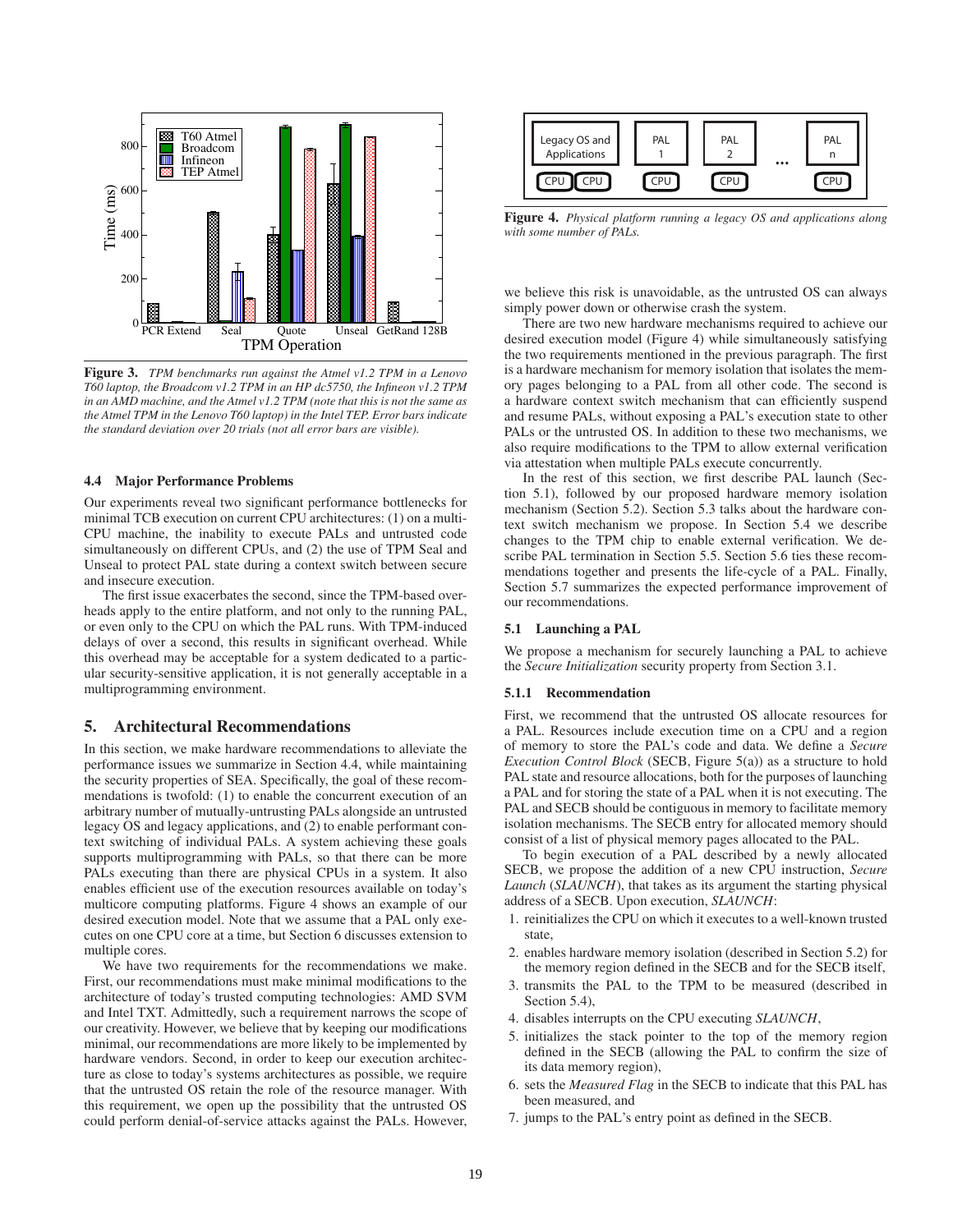#### **5.1.2 Suggested Implementation based on Existing Hardware**

We can modify the existing hardware virtual machine management data structures of AMD and Intel to realize the SECB. Both AMD and Intel use an in-memory data structure to maintain guest state.<sup>5</sup> The functionality of *SLAUNCH* when used to begin execution of a PAL is designed to give the same security properties as today's *SKINIT* and *SENTER* instructions.

#### **5.2 Hardware Memory Isolation**

To securely execute a PAL using a minimal TCB, we need a hardware mechanism to isolate its memory state from all devices and from all code executing on other CPUs (including other PALs and the untrusted OS and applications). This mechanism will achieve the *Isolation* property from Section 3.1.

## **5.2.1 Recommendation**

We propose that the memory controller maintain an access control table with one entry per physical page, where each entry specifies which CPUs (if any) have access to the physical page. The size of this table will be  $M \times N$ , where M is the number of physical pages present on the platform and N is the maximum number of CPUs. Other multiprocessor designs use a similar partitioning system to protect memory from other processors [13]. To use the access control table, the memory controller must be able to determine which CPU initiates a given memory request.

Figure 5(b) presents the state machine detailing the possible states of an entry in the access control table as context switches (described in Section 5.3) occur. Memory pages are by default marked ALL to indicate that they are accessible by all CPUs and DMA-capable devices. The other states are described below.

When PAL execution is started using *SLAUNCH*, the memory controller updates its access control table so that each page allocated to the PAL (as specified by the list of memory pages in the SECB) is accessible only to the CPU executing the PAL. When the PAL is subsequently suspended, the state of its memory pages transitions to NONE, indicating that nothing currently executing on the platform is allowed to read or write to those pages. Note that the memory allocated to a PAL includes space for data, and is a superset of the pages containing the PAL binary.

#### **5.2.2 Suggested Implementation based on Existing Hardware**

We can realize hardware memory isolation as an extension to existing DMA protection mechanisms. As noted in Section 2.2, AMD SVM and Intel TXT already support DMA protections for physical memory pages.<sup>6</sup> In both protection systems, the memory controller maintains a bit vector with one bit per physical page. The value of the bit indicates whether the corresponding page can be accessed (read or written) using a DMA operation. One implementation strategy for our recommendations may be to increase the size of each entry in this protection table to include a bit per CPU on the system.

Existing memory access and cache coherence mechanisms can be used to provide the necessary information to enforce memory isolation. Identifying the CPU from which memory requests originate is straightforward, since memory reads and writes on different CPUs already operate correctly today. For example, every memory request from a CPU in an Intel system includes an *agent ID* that uniquely identifies the requesting CPU to the memory controller [21].

The untrusted OS will be unable to access the physical memory pages that it allocates to the PALs, and so supporting the execution of PALs requires the OS to cope with discontiguous physical memory.



**Figure 5.** *State machine for the possible states of a memory page in our proposed memory controller modification. The states correspond to which CPUs can access an individual memory page.*

Modern OSes support discontiguous physical memory for structures like the AGP graphics aperture, which require the OS to relinquish certain memory pages to hardware. These mechanisms can be modified to tolerate the allocation of memory to PALs.

#### **5.3 Hardware Context Switch**

To enable multiplexing of CPUs between multiple PALs and the untrusted OS, a secure context switch mechanism is required. Our mechanism retains the legacy OS as the primary resource manager on a system, allowing it to specify on which CPU and for how long a PAL can execute.

#### **5.3.1 Recommendation**

We first treat the mechanism required to cause an executing PAL to yield, and then detail how a suspended PAL is resumed.

*PAL Yield.* We recommend the inclusion of a PAL preemption timer in the CPU that can be configured by the untrusted OS. When the timer expires, or a PAL voluntarily yields, the PAL's CPU state should be automatically and securely written to its SECB by hardware, and control should be transferred to an appropriate handler in the untrusted OS. To enable a PAL to voluntarily yield, we propose the addition of a new CPU instruction, *Secure Yield* (*SYIELD*). Part of writing the PAL's state to its SECB includes signaling the memory controller that the PAL and its state should be inaccessible to all entities on the system. Note that any microarchitectural state that may persist long enough to leak the secrets of a PAL must be cleared upon PAL yield.

PAL Resume. The untrusted OS can resume a PAL by executing an *SLAUNCH* on the desired CPU, parameterized with the physical address of the PAL's SECB. The PAL's *Measured Flag* indicates to the CPU that the PAL has already been measured and is only being resumed, not started for the first time. Note that the *Measured Flag* is honored only if the SECB's memory page is set to NONE. This prevents the untrusted OS from invoking a PAL without it being measured by the TPM. During PAL resume, the *SLAUNCH* instruction will signal the memory controller that the PAL's state should be accessible to the CPU on which the PAL is now executing. Note that the PAL may execute on a different CPU each time it is resumed. Once a PAL is executing on a CPU, any other CPU that tries to resume the same PAL will fail, as that PAL's memory is inaccessible to the other CPUs.

## **5.3.2 Suggested Implementation based on Existing Hardware**

We achieve significant performance improvements by eliminating the use of TPM sealed storage as a protection mechanism for PAL state

<sup>5</sup> These structures are the Virtual Machine Control Block (VMCB) and Virtual Machine Control Structure (VMCS) for AMD and Intel, respectively.

<sup>6</sup> The protection mechanisms are the Device Exclusion Vector (DEV) and the Memory Protection Table (MPT) for AMD and Intel, respectively.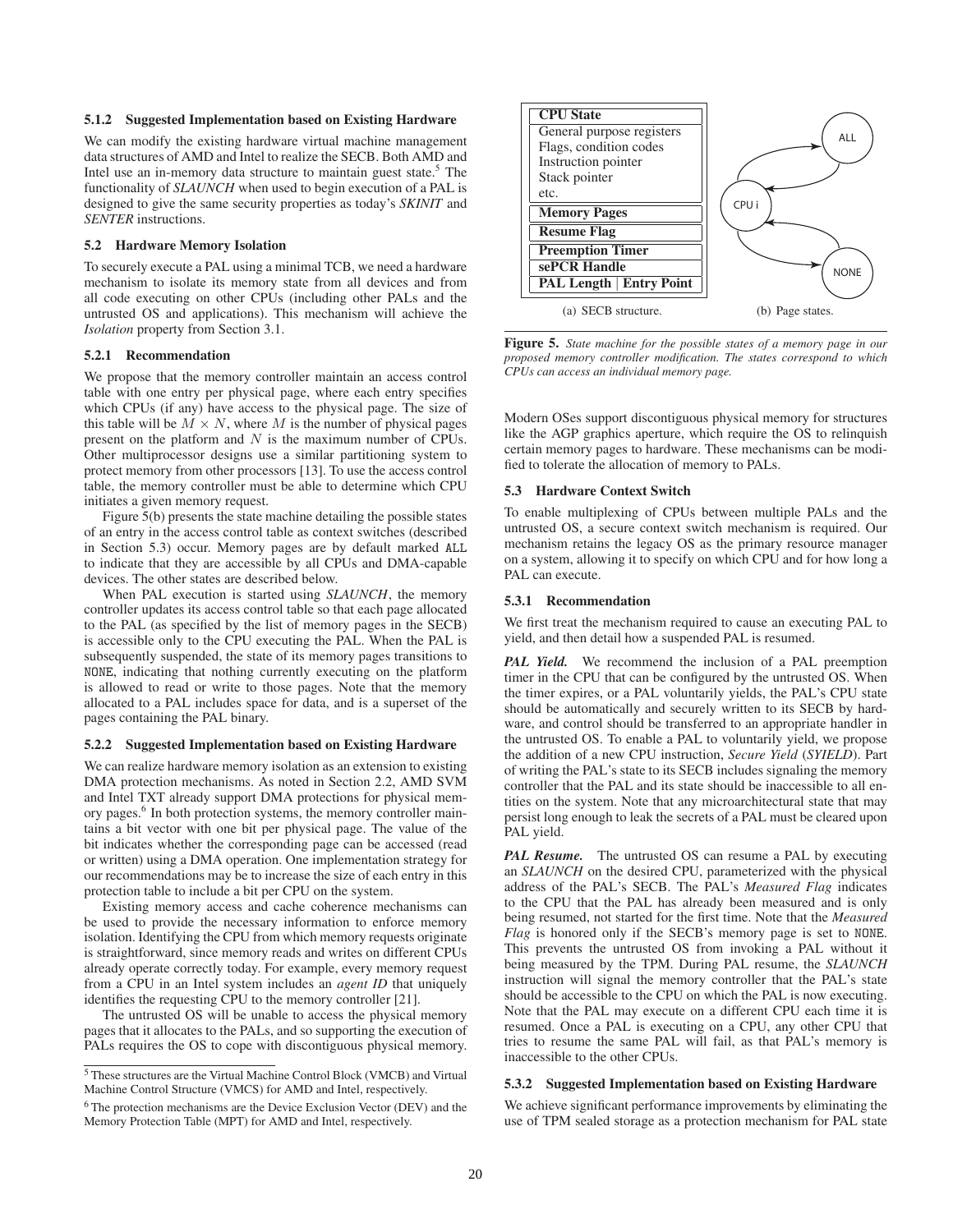| <b>Operation</b> | <b>AMD SVM</b> |        | <b>Intel TXT</b> |        |  |
|------------------|----------------|--------|------------------|--------|--|
|                  | Avg $(\mu s)$  | Stdev  | Avg $(\mu s)$    | Stdev  |  |
| <b>VM Enter</b>  | 0.5580         | 0.0028 | 0.4457           | 0.0029 |  |
| <b>VM Exit</b>   | 0.5193         | 0.0036 | 0.4491           | 0.0015 |  |

**Table 2.** *Benchmarks showing the average runtime of VM Entry and VM Exit on the Tyan n3600R with a 1.8 GHz AMD Opteron and the MPC Client-Pro 385 with a 2.66 GHz Intel Core 2 Duo.*

during context switches. Existing hardware virtualization extensions of AMD and Intel support suspending and resuming guest VMs.<sup>7</sup> We can enhance these mechanisms to provide secure context switch by extending the memory controller to isolate a PAL's state while it is executing, even from an OS. Table 2 shows that with current hardware, VM entry and exit overheads are on the order of half a microsecond. Reducing the context switch overhead of between approximately 200 ms and a full second for the TPM sealed storagebased context switch mechanism (recall Figure 2) to essentially the overhead of a VM exit or entry would be a pronounced improvement.

#### **5.4 TPM Support for SEA**

Thus far, our focus has been on recommendations to alleviate the two performance bottlenecks identified in Section 4.4. Unfortunately, the functionality of today's TPMs is insufficient to provide measurements, sealed storage, and attestations for multiple, concurrently executing PALs. These features are essential to achieve the *External Verification* property from Section 3.1.

As implemented with today's hardware, SEA always uses PCR 17 (and 18 on Intel systems) to store a PAL's measurement. The addition of the *SLAUNCH* instruction introduces the possibility of concurrent PAL execution. When executing multiple PALs concurrently, today's TPMs do not have enough PCR registers to securely store the PALs' measurements. Further, since PALs may be context switched in and out, there can be many more PALs executing than there exist CPUs on the system.

Ideally, the TPM should maintain a separate measurement chain for each executing PAL, and the measurement chain should indicate that the PAL began execution via the *SLAUNCH* instruction. These are the same properties that late launch provides for one PAL today.

We propose the inclusion of additional *secure execution* PCRs (sePCRs) that can be bound to a PAL during *SLAUNCH*. The number of sePCRs present in a TPM establishes the limit for the number of concurrently executing PALs, as measurements of additional PALs do not have a secure place to reside. The PAL must also learn the identity of its sePCR so that it can output a sePCR handle usable by untrusted software to generate a TPM Quote once execution is complete.

However, the addition of sePCRs introduces several challenges:

- 1. A PAL must be bound to a unique sePCR (Section 5.4.1).
- 2. A PAL's sePCR must be inaccessible to all other code until the PAL terminates (Section 5.4.2).
- 3. TPM Quote must be able to address the sePCRs when invoked from untrusted code (Section 5.4.3).
- 4. A PAL that used TPM Seal to seal secrets to one sePCR must be able to unseal its secrets in the future, even if that PAL terminates and is assigned a different sePCR on its next invocation (Section 5.4.4).
- 5. A hardware mechanism is required to arbitrate TPM access from multiple CPUs (Section 5.4.5).

Below, we present additional details for each of these challenges and propose solutions.

## **5.4.1 sePCR Assignment and Communication**

Challenge 1 specifies that a PAL must be bound to a unique sePCR while it executes. The binding of the sePCR to the PAL must prevent other code (PALs or the untrusted OS) from extending or reading the sePCR until the PAL has terminated. We describe how the TPM and CPU communicate to assign a sePCR to a PAL during *SLAUNCH*.

As part of *SLAUNCH*, the contents of the PAL are sent from the CPU to the TPM to be measured. The arrival of these messages signals the TPM that a new PAL is starting, and the TPM assigns a free sePCR to the PAL being launched. The sePCR is reset to zero and extended with a measurement of the PAL. If no sePCR is available, *SLAUNCH* must return a failure code.

As part of *SLAUNCH*, the TPM returns the allocated sePCR's handle to the CPU executing the PAL. This handle becomes part of the PAL's state, residing in the CPU while the PAL is executing and written to the PAL's SECB when the PAL is suspended.<sup>8</sup> The handle is also made available to the executing PAL. One implementation strategy is to make the handle available in one of the CPU's general purpose registers when the PAL first gets control.

TPM Extend, Seal, and Unseal must be extended to optionally accept a PAL's sePCR as an argument, but only when invoked from within that PAL. The CPU, memory controller, and TPM must prevent other code from invoking TPM Extend, Seal, or Unseal with a PAL's sePCR. Enforcement can be performed by the CPU or memory controller using the CPU's copy of the PAL's sePCR handle. These restrictions do not apply to TPM Quote, as untrusted code will eventually need the PAL's sePCR handle to generate a TPM Quote. We describe its use in more detail in Section 5.4.3.

Note that the TPM in today's machines is a memory-mapped device, and access to the TPM involves the memory controller. The exact architectural details are chipset-specific, but it may be necessary to enable the memory controller to cache the sePCR handles during *SLAUNCH* to enable enforcement of the PAL-to-sePCR binding and avoid excessive communication between the CPU and memory controller during TPM operations.

## **5.4.2 sePCR Access Control**

Challenge 2 is to render a PAL's sePCR inaccessible to all other code. This includes concurrently executing PALs and the untrusted OS. This condition must hold whether the PAL is actively running on a CPU or context switched out.

The binding between a PAL and its sePCR is maintained in hardware by the CPU and TPM. Thus, a PAL's sePCR handle need not be secret, as other code attempting any TPM commands with the PAL's sePCR handle will fail. PAL code is able to access its own sePCR to invoke TPM Extend to measure its inputs, or TPM Seal or Unseal to protect secrets, as described in the previous section.

A PAL needs exclusive access to its sePCR for the TPM Extend, Seal, and Unseal operations. Allowing, e.g., a TPM PCR Read by other code does not introduce a security vulnerability for a PAL. However, we cannot think of a scenario where it is beneficial, and allowing sePCR access from other code for selected commands may unnecessarily complicate the access control mechanism.

#### **5.4.3 sePCR States and Attestation**

The previous section describes techniques that give a PAL exclusive access to its sePCR. However, Challenge 3 states our aim to allow TPM Quote to be invoked from untrusted code. To enable these semantics, sePCRs exist in one of three states: Exclusive, Quote, and Free. While a PAL is executing or context-switched out, its sePCR is in the Exclusive state. No other code on the system can read, extend, reset, or otherwise modify the contents of the sePCR.

<sup>7</sup> A guest yields by executing VMMCALL / VMCALL. A VMM resumes a guest by executing VMRUN / VMRESUME for AMD and Intel, respectively.

<sup>8</sup> This is similar to the handling of Machine Status Registers (MSRs) by AMD SVM and Intel TXT for virtualized CPU state today.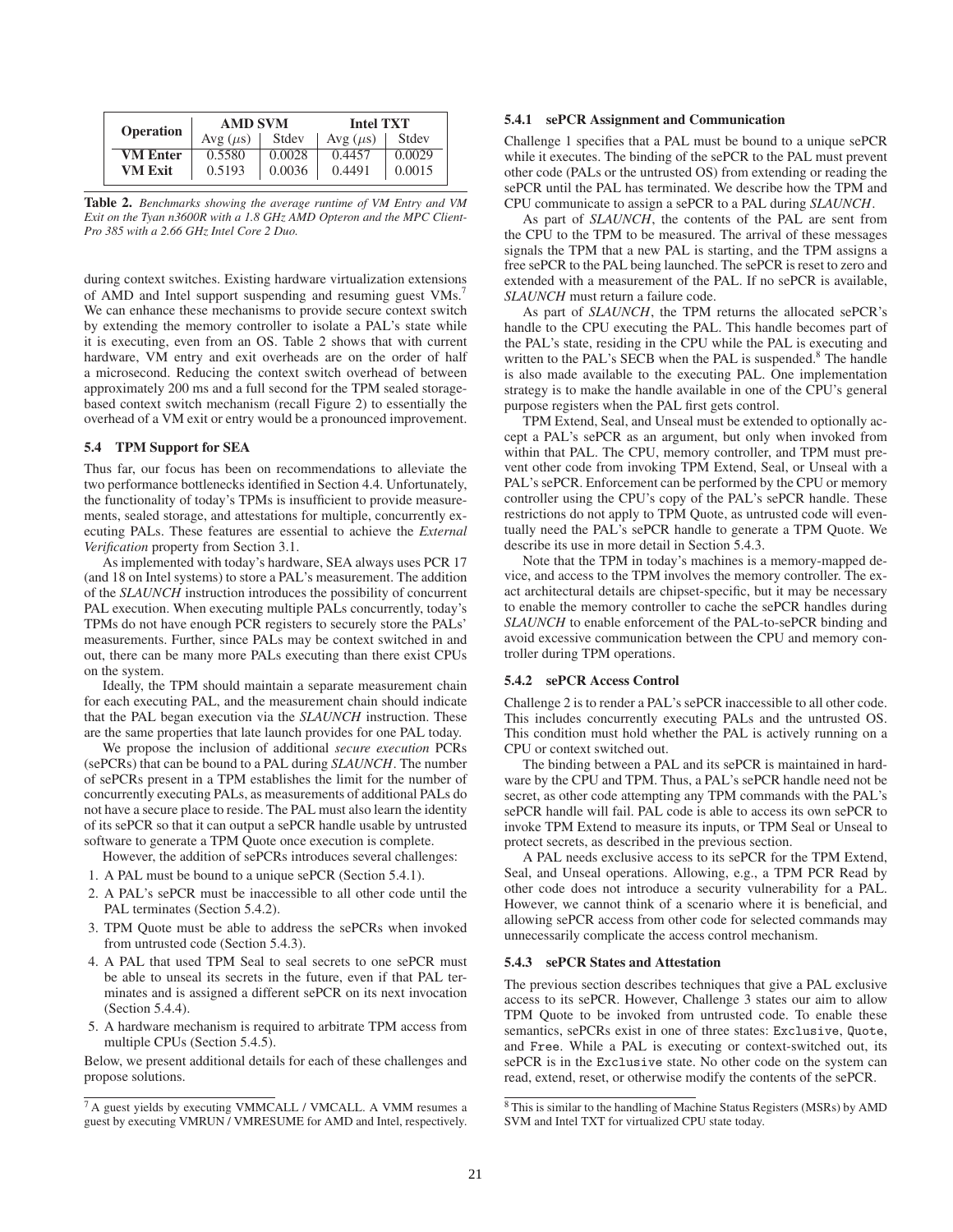When the PAL terminates, untrusted code is tasked with generating an attestation of the PAL's execution. The purpose of the Quote state is to grant the necessary access to the untrusted code. Thus, as part of PAL termination, the CPU must signal the TPM to transition this PAL's sePCR from the Exclusive to the Quote state.

To generate the quote, the untrusted code must be able to specify the handle of the sePCR to use. It is the responsibility of the PAL to include its sePCR handle as an output. The TPM Quote command must be extended to optionally accept a sePCR handle instead of (or in addition to) a list of regular PCR registers to include in the quote.

After a TPM Quote is generated, the TPM transitions the sePCR to the Free state, where it is eligible for use by another PAL via *SLAUNCH*. This can be realized as a new TPM command, TPM SEPCR Free, executable from untrusted code. We treat the case where a PAL does not terminate cleanly in Section 5.5.

## **5.4.4 Sealing Data Under a sePCR**

TPM Seal can be used to encrypt data such that it can only be decrypted (using TPM Unseal) if the platform is in a particular software configuration, as defined by the TPM's PCRs. TPM Seal and Unseal must be enhanced to work with our proposed sePCRs.

A PAL is assigned a free sePCR by the TPM when *SLAUNCH* is executed on a CPU. However, the PAL does not have control over *which* sePCR it is assigned. This breaks the traditional semantics of TPM Seal and Unseal, where the index of the PCR(s) that must contain particular values for TPM Unseal are known at seal-time. To meet Challenge 4, we must ensure that a PAL that uses TPM Seal to seal secrets to its assigned sePCR will be able to unseal its secrets in the future, even if that PAL terminates and is assigned a different sePCR when it executes next.

We propose that TPM Seal and Unseal accept a boolean flag that indicates whether to use a sePCR. The sePCR to use is specified implicitly by the sePCR handle stored in the PAL's SECB.

# **5.4.5 TPM Arbitration**

Today's TPM-to-CPU communication architecture assumes the use of software locking to prevent multiple CPUs from trying to access the TPM concurrently. With the introduction of *SLAUNCH*, we require a hardware mechanism to arbitrate TPM access from PALs executing on multiple CPUs. A simple arbitration mechanism is hardware locking, where a CPU requests a lock for the TPM and obtains the lock if it is available. All other CPUs learn that the TPM lock is set and wait until the TPM is free to attempt communication.

## **5.5 PAL Exit**

When a PAL finishes executing, its resources must be returned to the untrusted OS so that they can be allocated to another PAL or legacy application that is ready to execute. We first describe this process for a well-behaved PAL, and then discuss what must happen for a PAL that crashes or otherwise exits abnormally.

*Normal Exit.* The memory pages for a PAL that are inaccessible to the remainder of the system must be freed when that PAL completes execution. It is the PAL's responsibility to erase any secrets that it created or accessed before freeing its memory. To free this memory, we propose the addition of a new CPU instruction, *Secure Free* (*SFREE*). *SFREE* is parameterized with the address of the PAL's SECB, and communicates to the memory controller that these pages no longer require protection. The memory controller then updates its access control table to mark these pages as ALL so that the untrusted OS can allocate them elsewhere. Note that *SFREE* executed by other code must fail. This can be detected by verifying that the *SFREE* instruction resides at a physical memory address inside the PAL's memory region. As part of *SFREE*, the CPU also sends a message to the TPM to cause the terminating PAL's sePCR to transition from the Exclusive state to the Quote state.

*Abnormal Exit.* The code in a PAL may contain bugs or exploitable flaws that cause it to deviate from the intended termination sequence. For example, it may become stuck in an infinite loop. The preemption timer discussed in Section 5.3 can preempt the misbehaving PAL, but the memory allocated to that PAL remains in the NONE state, and the sePCR allocated to that PAL remains in the Exclusive state. These resources must be freed without exposing any of the PAL's secrets to other entities on the system.

We propose the addition of a new CPU instruction, *Secure Kill* (*SKILL*), to kill a misbehaving PAL. Its operations are as follows:

- 1. Erase all memory pages associated with the PAL.
- 2. Mark the PAL's memory pages as available to ALL.
- 3. Extend the PAL's sePCR with a well known constant that indicates that *SKILL* was executed.
- 4. Transition the PAL's sePCR to the Free state.

Depending on low-level implementation details, *SKILL* may be merged with *SFREE*. One possibility is that *SFREE* behaves identically to *SKILL* whenever it is executed outside of a PAL.

## **5.6 PAL Life Cycle**

Figure 6 summarizes the life cycle of a PAL on a system with our recommendations. To provide a better intuition for the ordering of events, we step through each state in detail. We also provide pseudocode for *SLAUNCH*, and indicate which states of a PAL's life cycle correspond to portions of the *SLAUNCH* pseudocode (Figure 7).

*Launch: Protect and Measure.* The untrusted OS is responsible for creating the necessary SECB structure for a PAL so that the PAL can be executed. The OS allocates memory pages for the PAL and sets the PAL's preemption timer. The OS then invokes the *SLAUNCH* CPU instruction with the address of the SECB, initiating the transition from the Start state to the Protect state in Figure 6. This causes the CPU to signal the memory controller with the address of the SECB. The memory controller updates its access control table (recall Section 5.2) to mark the memory pages associated with the SECB as being accessible only by the CPU which executed the *SLAUNCH* instruction. If the memory controller discovers that another PAL is already using any of these memory pages, it signals the CPU that *SLAUNCH* must return a failure code. Once the memory protections are in place, the memory controller signals the CPU. The CPU inspects the *Measured Flag* and begins the measurement process since it is clear. The *Measured Flag* in the SECB (Figure 5(a)) is used to distinguish between a PAL that is being executed for the first time and a PAL that is being resumed. This completes the transition from the Protect state to the Measure state.

The CPU then begins sending the contents of the PAL to the TPM to be hashed. When the first message arrives at the TPM, the TPM attempts to allocate a sePCR for this PAL. A free sePCR is allocated, reset, and then extended with a measurement of the contents of the PAL. The TPM returns a handle to the allocated sePCR to the CPU, where it is maintained as part of the SECB. If there is no sePCR available, the TPM returns a failure code to the CPU. The CPU signals the memory controller to return the SECB's pages to the ALL state, and *SLAUNCH* returns a failure code. Upon reception of the sePCR handle, the CPU sets the *Measured Flag* for the PAL to indicate that it has been measured. The completion of measurement causes a transition from the Measure state to the Execute state.

*Execute.* At this point, the PAL is executing with full hardware protections. It is free to complete whatever application-specific task it was designed to do. If it requires data from an external source (e.g., network or disk), it may yield by executing *SYIELD*. If it has been running for too long, the CPU may preempt it. These events affect transitions to the Suspend state. If the PAL is ready to exit, it can transition directly to the Done state by executing *SFREE*.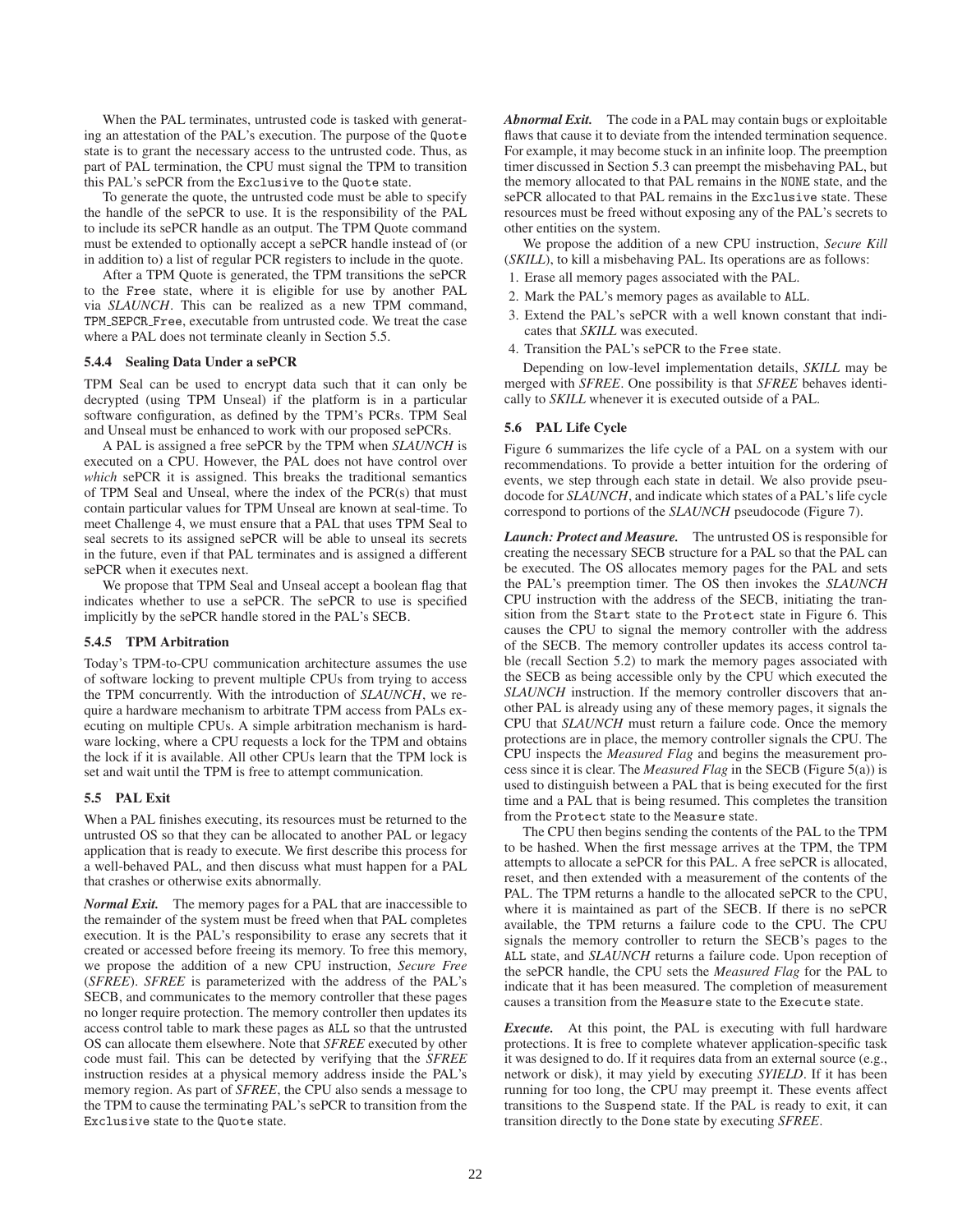

**Figure 6.** *Life cycle of a PAL. MF stands for* Measured Flag*. Note that these states are for illustrative purposes and need not be represented in the system.*

*Suspend: Preempted or SYIELD.* The PAL is no longer executing, and it must transition securely to the Suspend state. The CPU signals the memory controller that this PAL is suspending, and the memory controller updates its access control table for that PAL's memory pages to NONE, indicating that those pages should be unavailable to all processors and devices until the PAL resumes. Once the protections are in place, the memory controller signals the CPU, and the CPU completes the secure state clear (e.g., it may be necessary to clear microarchitectural state such as cache lines). At this point, the PAL is suspended. If the OS has reason to believe that this PAL is malfunctioning, it can terminate the PAL using the *SKILL* instruction. *SKILL* causes a transition directly to the Done state.

*Resume.* The untrusted OS invokes the *SLAUNCH* instruction on the desired CPU to resume a PAL, again with the address of the PAL's SECB. The causes a transition from the Suspend state to the Protect state. The CPU signals the memory controller with the SECB's address, just as when Protect was reached from the initial Start state. The memory controller enables access to the PAL's memory pages by removing the NONE status on the PAL's memory pages, setting them as accessible only to the CPU executing the PAL. The memory controller signals an error if these pages were in use by another CPU. The memory controller then signals the CPU that protections are in place. The *Measured Flag* is set, indicating that the PAL has already been measured, so the CPU reloads the suspended architectural state of the PAL and directly resumes executing the PAL's instruction stream, causing a transition from the Protect to the Execute state.

*Exit.* While executing, the PAL can signal that it has completed execution with *SFREE*. This causes the CPU to send a message to the TPM indicating that the PAL's sePCR should transition to the Quote state. It is assumed that the PAL has already completed an application-level state clear. The CPU then performs a secure state clear of architectural and microarchitectural state, and signals to the memory controller that this PAL has exited. The memory controller marks the relevant pages as available to the remainder of the system by transitioning them to the ALL state. This CPU is now finished executing PAL code, as indicated by the transition to the Done state. It becomes available to the untrusted OS for use elsewhere.

## **5.7 Expected Impact**

Here, we summarize the impact we expect our recommendations to have on SEA application performance. First, the improved memory isolation of PAL state allows truly concurrent execution of secure and legacy code, even on multicore systems. Thus, PAL execution no longer requires the entire system to grind to a halt.

With SEA on existing hardware, a PAL yields by simply transferring control back to the untrusted OS. Resume is achieved by executing late launch again. It is the responsibility of the PAL to protect its own state before yielding, and to reconstruct the necessary state from its inputs upon resume. Protecting state requires the use of the TPM Seal and Unseal commands. An *SKINIT* on AMD hardware can take up to 177.52 ms (Table 1), while Seal requires 20-500 ms and

| Start:                                                                                  |
|-----------------------------------------------------------------------------------------|
| OS: Allocate pages for SECB S and PAL P                                                 |
| OS: Initialize SECB.pages                                                               |
| OS: Initialize SECB.timer                                                               |
| Protect:                                                                                |
| $CPU_i: SLAUNCH(S)$                                                                     |
| $CPU: Reinitialize$ to trusted state                                                    |
| $CPU_i$ : Disable interrupts                                                            |
| $CPU_i$ to MC: SECB.pages                                                               |
| MC: if $(\exists p \in SECB$ pages s.t. p. accessible = NONE) FAIL                      |
| $MC: \forall p \in SECB.pages: p. accessible = CPU_i$                                   |
| $MC$ to $CPU_i$ : done                                                                  |
| $CPU_i$ : $ESP = SECB.png$                                                              |
| Measure:                                                                                |
|                                                                                         |
| $if(\neg SECB.MeasuredFlag)$                                                            |
| $CPU_i$ : send PAL to TPM                                                               |
| TPM: Allocate sePCR $\ell$                                                              |
| MC: if $\lnot \exists \ell \in \text{sePCRs s.t. sePCR}$ [ $\ell$ ].state = Quote) FAIL |
| TPM: $h = SHA-1(PAL)$                                                                   |
| TPM: sePCR $\lbrack \ell \rbrack = 0$                                                   |
| TPM: sePCR $[\ell] = SHA-1$ (sePCR $[\ell]   h$ )                                       |
| TPM to $CPU_i$ : done                                                                   |
| $CPU_i$ : SECB.MeasuredFlag = 1                                                         |
| <b>Execute:</b>                                                                         |
| $CPU_i$ : EIP=SECB.pages.eip                                                            |

**Figure 7.** *SLAUNCH pseudocode.*

Unseal requires 290-900 ms (Figure 3). Thus, context switching into a PAL (which requires unsealing prior data) can take over 1000 ms, while context switching out (which requires sealing the PAL's state) can require 20-500 ms. Further, existing hardware has no facility for guaranteeing that a PAL can be preempted (to prevent it from compromising system availability).

With our recommendations, we eliminate the use of TPM Seal and Unseal during context switches and only require that the TPM measure the PAL once (instead of on every context switch). We expect that an implementation of our recommendations can achieve PAL context switch times on the order of those possible today using hardware virtualization support, i.e.,  $0.6 \mu s$  on current hardware (Table 2). This reduces the overhead of context switches by six orders of magnitude (from 200-1000 ms on current hardware) and hence makes it significantly more practical to switch in and out of a PAL.

Taken together, these improvements help make minimal TCB code execution with our SEA a practical and effective way to achieve secure computation on commodity systems, while only requiring relatively minor changes in existing technology.

As an alternative to our recommended hardware modifications, we could instead consider increasing the speed of the TPM and the bus through which it communicates with the CPU. As shown in Section 4, the TPM is a major bottleneck for efficient SEA applications on current hardware. Increasing the TPM's speed could potentially reduce the cost of using the TPM to protect PAL state during a context switch, and similarly reduce the penalty of using *SKINIT* during every context switch. However, achieving sub-microsecond overhead comparable to our recommendations would require significant hardware engineering of the TPM, since many of its operations use a 2048-bit RSA keypair. Even with hardware support to make the operations performant, the power consumed by such operations is wasteful, since we can achieve similar or superior performance with our less power-intensive modifications.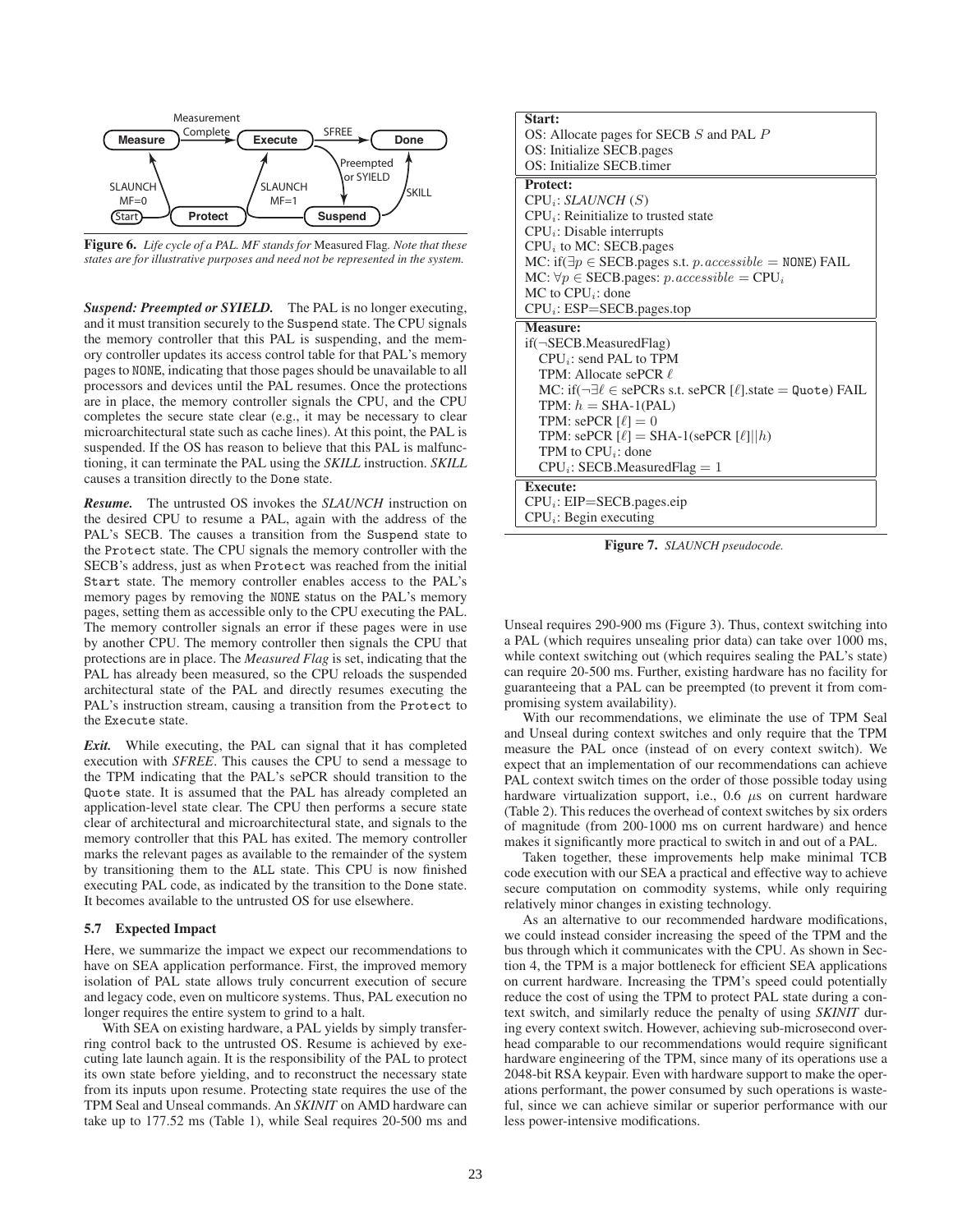# **6. Extensions**

We discuss issues that our recommendations do not address, but that may be desirable in future systems.

*Multicore PALs.* As presented, we offer no mechanism for allocating more than one CPU to a single PAL. First, it should be noted that a single application-level function that will benefit from multicore PALs can be implemented as multiple single-CPU PALs. However, applications that require frequent communication between code running on different CPUs (e.g., for locks) may suffer from PAL launch, termination and context switching overheads. To address this, a mechanism is needed to join a CPU to an existing PAL. The join operation serves to add the new CPU to the memory controller's access control table for the PAL's pages.

*sePCR Sets.* As presented, we propose a one-to-one relationship between sePCRs and PALs. It is a straightforward extension to group sePCRs into sets and bind a set of sePCRs to each PAL. The TPM operations that accept an sePCR as an argument will need to be modified appropriately. Some will be indexed by the sePCR set itself (e.g., *SLAUNCH* will need to cause all sePCRs in a set to reset), some by a subset of the sePCRs in a set (e.g., TPM Quote), and others by the individual sePCRs inside a set (e.g., TPM Extend).

*PAL Interrupt Handling.* As presented, interrupts are disabled on the CPU executing a PAL (expiry of the preemption timer does not cause a software-observable interrupt to the PAL). We believe that a PAL's purpose should be to perform an application-specific securitysensitive operation. As such, we recommend that a PAL not accept interrupts. However, there may still be situations where it is necessary to receive an interrupt, e.g., in future systems where a PAL requires human input from the keyboard. Thus, a PAL should be able to configure an Interrupt Descriptor Table to receive interrupts. However, this may result in the PAL receiving extraneous interrupts. Routing only the interrupts the PAL is interested in requires the CPU to reprogram the interrupt routing logic every time a PAL is scheduled, which may create undesirable overhead or design complexity.

# **7. Related Work**

We are not aware of any other papers analyzing the performance of the new security features offered by AMD and Intel processors. However, we divide less related work into three categories: attempts to define the TCB, reduce the TCB, and invent new hardware to protect the TCB.

**Defining the TCB.** Arbaugh et al. proposed secure boot, whereby each layer of the software stack checks that the integrity of the next layer matches a known-good configuration, otherwise boot is aborted [4]. This architecture does not allow a system to attest its configuration to an external party. Sailer et al. designed an integrity measurement architecture for Linux that implements trusted boot, whereby an external party can receive an attestation of all software that has been loaded since boot and make its own trust decision depending on the software configuration [19].

In this paper, we have focused on late launch and associated trusted computing technologies such as the TPM. Seshadri et al. explore an alternate means for creating a dynamic root of trust at runtime, called Pioneer [20]. Pioneer is not a realistic alternative today as the verifier must possess intimate knowledge of the microarchitectural design of the challenged system's CPU and cannot tolerate moderate network latency.

*Reducing the TCB.* Shi et al. proposed BIND, which uses a trusted kernel with late launch technology to attest the correctness of BGP update messages [22]. Unfortunately, the secure kernel they rely upon was never built.

IBM developed the rHype research hypervisor and subsequently applied their security technology to the sHype hypervisor security architecture [18]. Their goal is to implement mandatory access controls at the hypervisor level. While compelling, their implementation is built for Xen [5], which consists of tens of thousands of lines of code for the hypervisor [15], not to mention the complete Linux kernel running in the privileged domain 0.

*Protecting the TCB.* New hardware architectures and security coprocessors [26] have been proposed to address security problems (e.g., XOM [14], AEGIS [23], and the IBM 4758 coprocessor [7]). Unfortunately, the cost of widespread deployment of these technologies has proven to be prohibitive. We have focused on recommending changes that provide strong security and performance with a minimum amount of effort.

## **8. Conclusions**

We have explored the extent to which today's latest commodity processors will support an execution model designed to provide applications with a minimal TCB. We have found that today's offerings do make minimal TCB code execution possible. However, the current performance penalty is too severe to be practical in daily use. We have recommended changes to the CPU, memory controller, and TPM that alleviate today's dependence on computationally expensive TPM operations to protect application state during context switches, and that allow concurrent execution of secure and insecure code. If these changes are implemented, application developers will finally have the opportunity to write secure applications without relying on the security of layer upon layer of legacy software, and without breaking compatibility with today's commodity systems.

# **9. Acknowledgments**

The authors would like to thank Leendert van Doorn and Elsie Wahlig for their generous support. The feedback and comments from our reviewers greatly improved the paper.

## **References**

- [1] Advanced Micro Devices. AMD64 architecture programmer's manual: Volume 2: System programming. AMD Publication no. 24594 rev. 3.11, Dec. 2005.
- [2] Advanced Micro Devices. AMD64 virtualization: Secure virtual machine architecture reference manual. AMD Publication no. 33047 rev. 3.01, May 2005.
- [3] D. P. Anderson, J. Cobb, E. Korpela, M. Lebofsky, and D. Werthimer. SETI@Home: An experiment in public-resource computing. *Communications of the ACM*, 45(11):56–61, 2002.
- [4] W. A. Arbaugh, D. J. Farber, and J. M. Smith. A reliable bootstrap architecture. In *Proceedings of the IEEE Symposium on Research in Security and Privacy*, May 1997.
- [5] P. Barham, B. Dragovic, K. Fraser, S. Hand, T. Harris, A. Ho, R. Neugebauer, I. Pratt, and A. Warfield. Xen and the art of virtualization. In *Proceedings of the Symposium on Operating Systems Principles*, 2003.
- [6] S. Chaki, E. Clarke, A. Groce, S. Jha, and H. Veith. Modular verification of software components in C. *IEEE Transactions on Software Engineering*, 30(6), 2004.
- [7] J. G. Dyer, M. Lindemann, R. Perez, R. Sailer, L. van Doorn, S. W. Smith, and S. Weingart. Building the IBM 4758 secure coprocessor. *IEEE Computer*, 34(10):57–66, 2001.
- [8] D. Grawrock. *The Intel Safer Computing Initiative: Building Blocks for Trusted Computing*. Intel Press, 2006.
- [9] Intel Corporation. Intel low pin count (LPC) interface specification. Revision 1.1, Aug. 2002.
- [10] Intel Corporation. LaGrande technology preliminary architecture specification. Intel Publication no. D52212, May 2006.